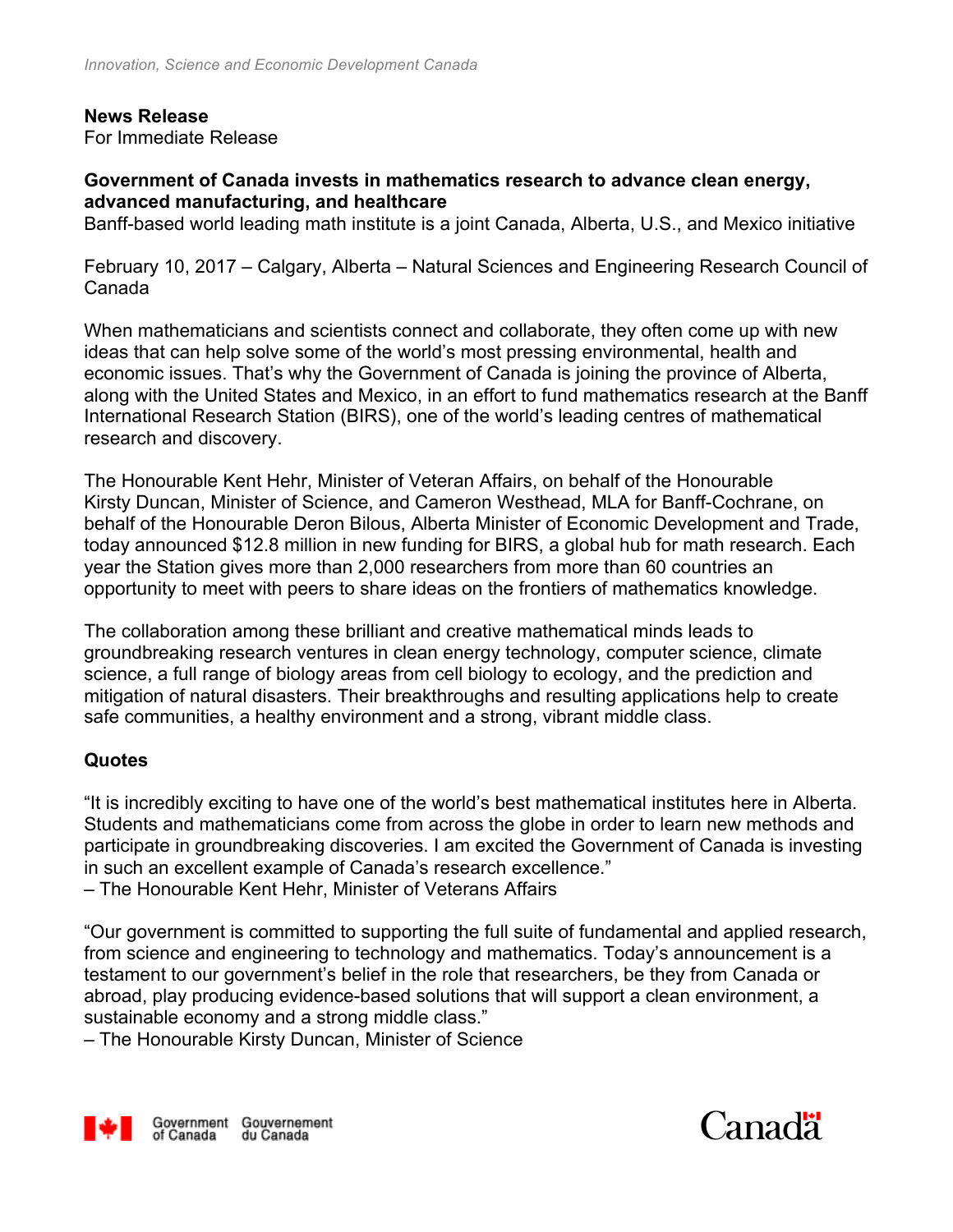"Mathematics forms the basis of virtually every scientific endeavour. Experts collaborating at the Banff International Research Station are providing us with multiple, diverse points of view that will ultimately provide new tools and techniques to help tackle the world's toughest research challenges. We are proud to support such a unique, international collaboration." – B. Mario Pinto, President, Natural Sciences and Engineering Research Council of Canada

"Bringing thousands of the world's best researchers to Alberta has benefits for every sector in our province including energy, technology, health, agriculture, forestry and manufacturing. By supporting BIRS we are supporting research and innovation that will help create a diversified economy for the future."

– The Honourable Deron Bilous, Alberta Minister of Economic Development and Trade

"It's with great enthusiasm that the Division of Mathematical Sciences at the U.S. National Science Foundation continues this productive collaboration with its esteemed North American partners. This collaboration represents a unique effort aimed at bringing together mathematical scientists, fostering collaboration and advancing work on some of the most challenging scientific and mathematical problems. We value this partnership and are proud to continue our participation!"

– Michael Vogelius, Director, Mathematical Sciences Division, National Science Foundation

"The renewal of this unprecedented multinational funding validates the importance, and vigour of the research conducted at BIRS. It is a tremendous success for a remarkable and groundbreaking North American collaboration in support of the world's mathematical sciences and their manifestations in science, technology, and society."

– Doug Mitchell, Chair of the Board of Directors, Banff International Research Station

"The association of our top researchers with BIRS has given a tremendous boost to Mexico's mathematical science community. The BIRS-CMO (Casa Matemática Oaxaca) partnership, which includes the Institute of Mathematics of the Universidad Nacional Autónoma de México and the CONACYT Centre, Centro de Investigación en Matemáticas, represents a unique joint educational and scientific research program in the NAFTA space, that we are hoping to emulate in the other sciences."

– Enrique Cabrero Mendoza, Director of Consejo Nacional de Ciencia y Tecnología

### **Quick facts**

- The funding totals by partner are:
	- o \$3,405,000 from the Natural Sciences and Engineering Research Council
	- o \$4,042,918 from Alberta (Ministry of Economic Development and Trade)
	- o \$5,086,000 (US\$3,865,000) from the National Science Foundation
	- $\circ$  \$250,000 from the Consejo Nacional de Ciencia y Tecnología. (This is in addition to a previously announced investment of 43 million pesos in the Casa Matemática Oaxaca, a BIRS-affiliate in Oaxaca, Mexico.)



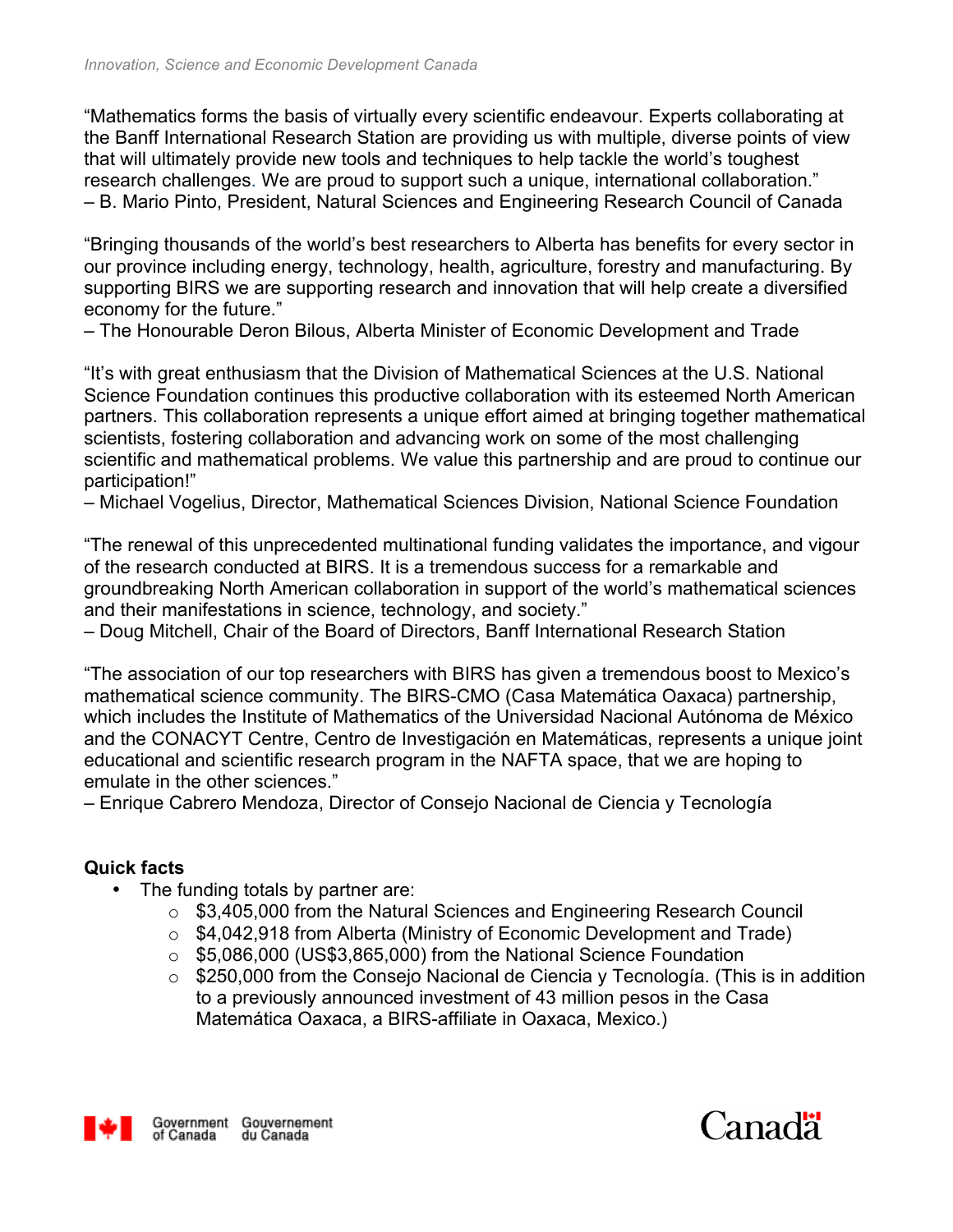- $\circ$  In additional to the funding announced today, BIRS is receiving \$400,000 in support from the University of British Columbia, along with considerable in-kind support from the University of Alberta and the University of Calgary.
- The NSERC portion of the funding comes from the Collaborative and Thematic Resources Support in Mathematics and Statistics Program.
- By adding experts from non-math fields to their debates, the latest in math knowledge can be applied to find solutions to a wide variety of real-life problems, such as clean energy technologies, advanced manufacturing, and health and social well-being researchers.

#### **Related products**

• Information on the Collaborative and Thematic Resources Support in Mathematics and Statistics Program

### **Associated links**

- Where NSERC Invests and Why
- A Vision of NSERC in 2020

Follow Minister Duncan on social media: Twitter: @ScienceMin Instagram: sciencemin

Follow NSERC on social media: Twitter: @NSERC-CRSNG

- 30 -

## **Contacts**

Stefanie Power Press Secretary Office of the Minister of Science Tel.: 343-291-2600

Martin Leroux Senior Communications Advisor Natural Sciences and Engineering Research Council of Canada Tel.: 613-943-7618 Email: media@nserc-crsng.gc.ca

Media Relations Innovation, Science and Economic Development Canada Tel.: 343-291-1777 Email: ic.mediarelations-mediasrelations.ic@canada.ca



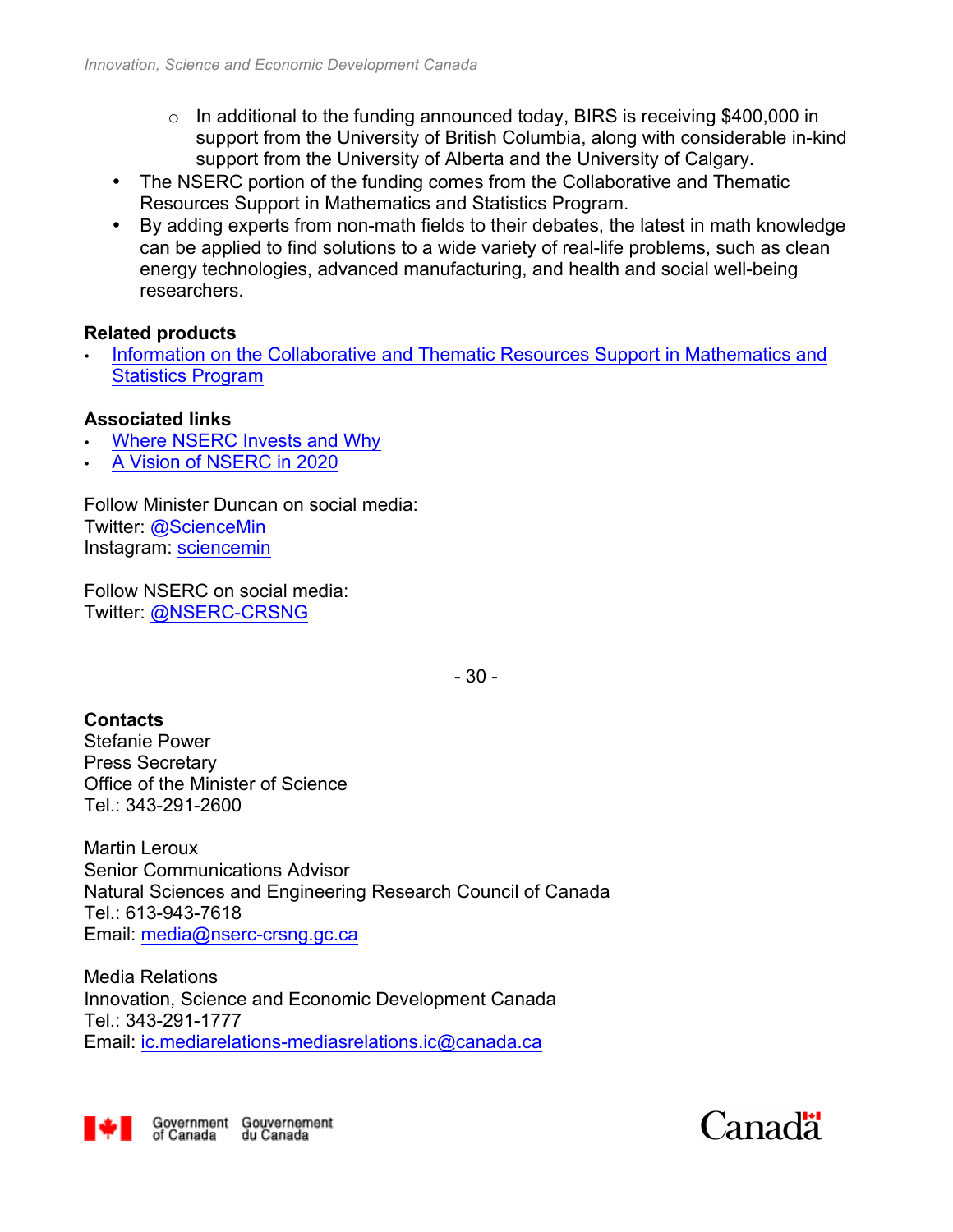### **About NSERC**

NSERC invests over \$1 billion each year in natural sciences and engineering research in Canada. Our investments deliver discoveries—valuable world-firsts in knowledge claimed by a brain trust of over 11,000 professors. Our investments enable partnerships and collaborations that connect industry with discoveries and the people behind them. Researcher-industry partnerships established by NSERC help inform R&D, solve scale-up challenges, and reduce the risks of developing high-potential technology.

NSERC also provides scholarships and hands-on training experience for more than 30,000 post-secondary students and postdoctoral fellows. These young researchers will be the next generation of science and engineering leaders in Canada.



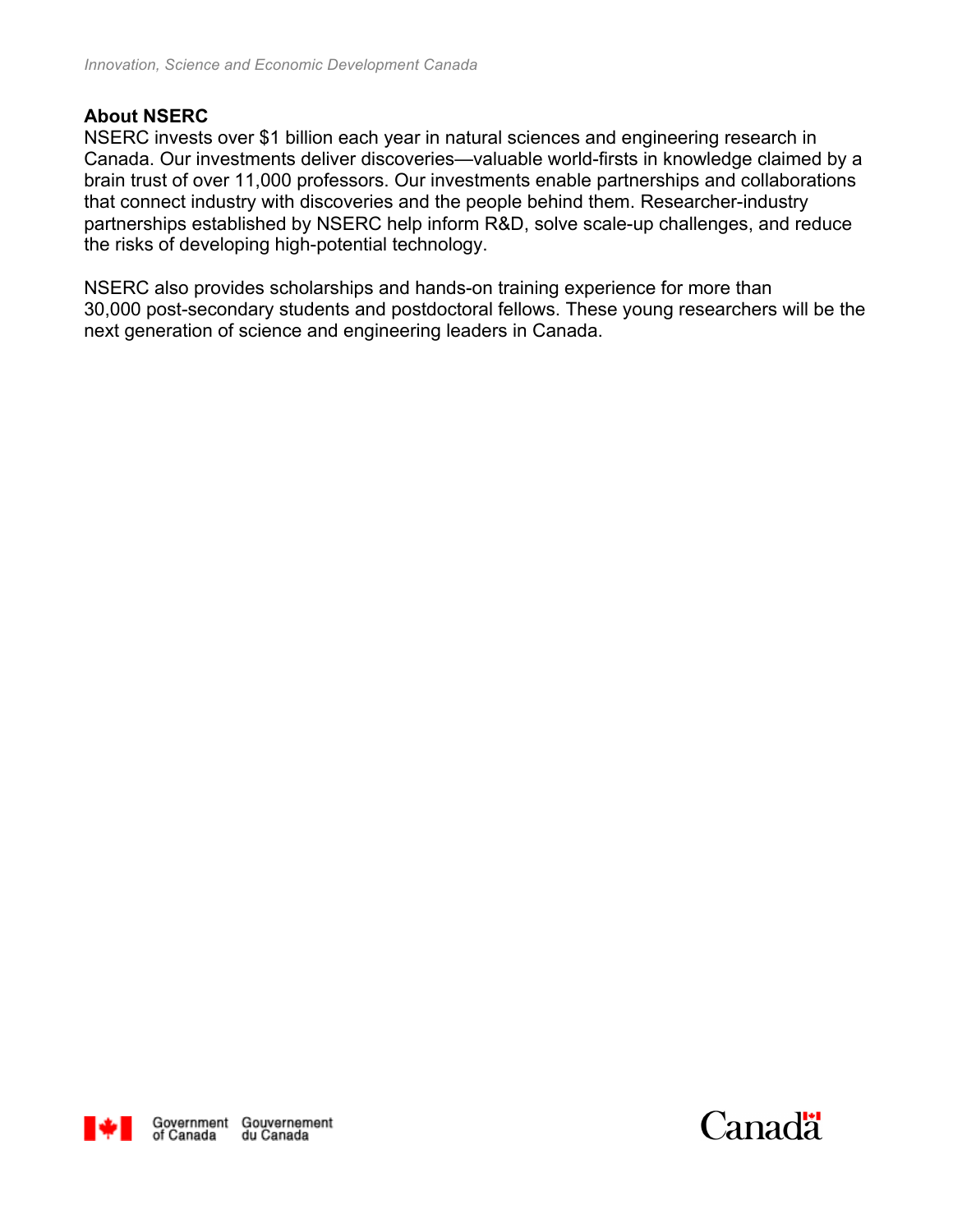### **Communiqué**

Pour diffusion immédiate

**Le gouvernement du Canada investit dans la recherche en mathématiques pour faire progresser l'énergie propre, la fabrication de pointe et les soins de santé** Le centre de recherche en mathématiques de calibre mondial de Banff est une initiative conjointe du gouvernement du Canada, de l'Alberta, des États-Unis et du Mexique

Le 10 février 2017, Calgary (Alberta) – Conseil de recherches en sciences naturelles et en génie du Canada

Quand les mathématiciens et les autres scientifiques échangent et collaborent entre eux, il en ressort souvent des solutions inédites qui contribuent à résoudre certains des problèmes les plus pressants en matière d'environnement, de santé et d'économie. C'est pourquoi le gouvernement du Canada fait équipe avec l'Alberta, les États-Unis et le Mexique pour appuyer la recherche en mathématiques menée à la Banff International Research Station (BIRS), un des principaux centres de recherche et de découverte dans ce domaine.

L'honorable Kent Hehr, ministre des Anciens Combattants, au nom de l'honorable Kirsty Duncan, ministre des Sciences, et Cameron Westhead, député provincial de Banff-Cochrane, au nom de l'honorable Deron Bilous, ministre du Développement économique et du Commerce de l'Alberta, ont annoncé aujourd'hui un nouveau financement de 12,8 millions de dollars pour la BIRS, plaque tournante mondiale de la recherche en mathématiques. Chaque année, ce centre de recherche international offre à plus de 2 000 chercheurs de plus de 60 pays la possibilité de se réunir pour échanger des idées aux frontières des connaissances en mathématiques.

La collaboration entre ces grands esprits créatifs débouche sur des projets de recherche avant-gardistes dans le domaine des technologies de l'énergie propre, de l'informatique, des sciences du climat, de la prédiction et de l'atténuation des catastrophes naturelles, ainsi que de tout un éventail de sous-domaines de la biologie allant de la biologie cellulaire à l'écologie. Les percées qu'ils réalisent et les applications concrètes de celles-ci contribuent à créer des collectivités sures, un environnement sain et une classe moyenne forte et dynamique.



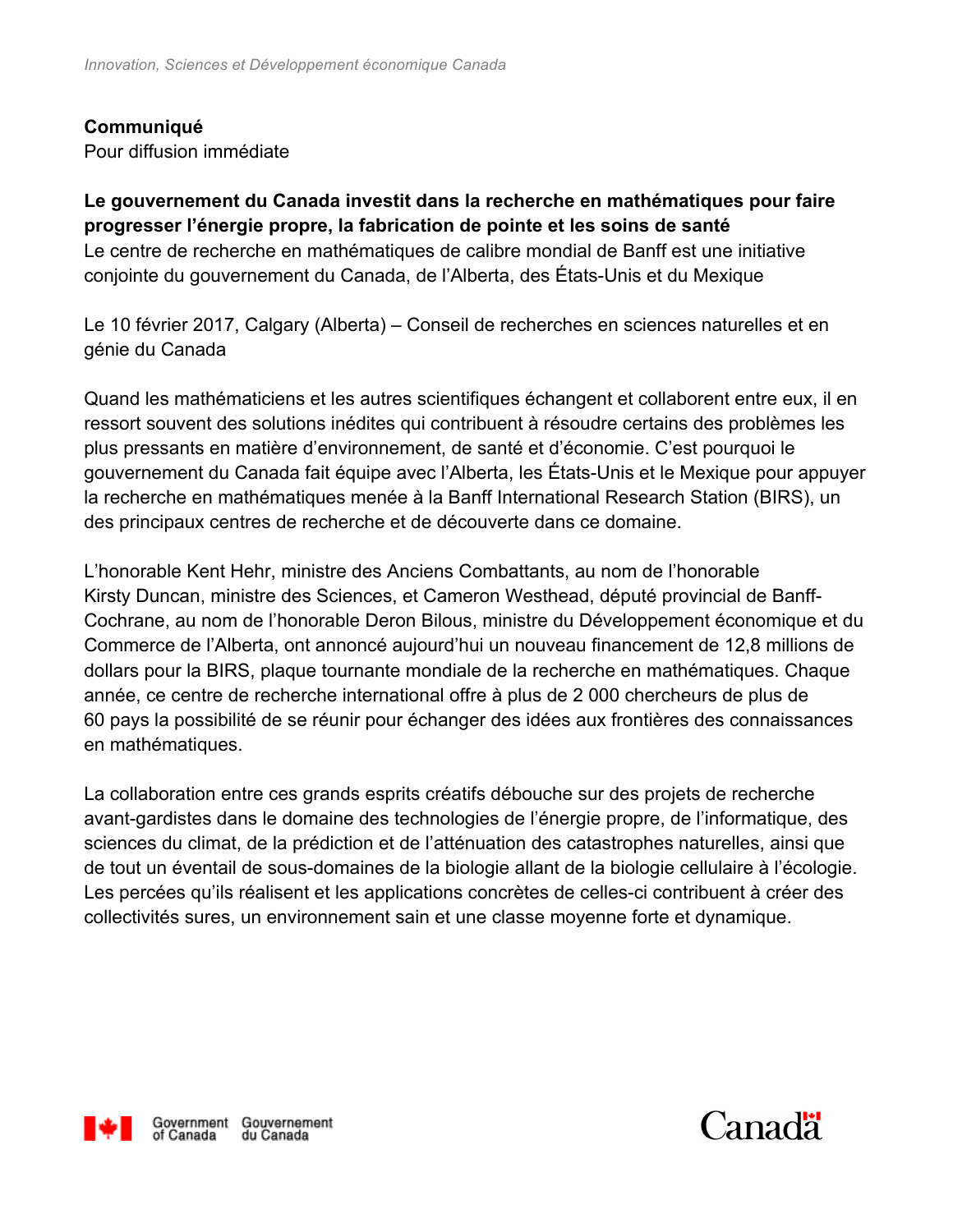# **Citations**

« Nous sommes tout à fait enchantés d'avoir ici, en Alberta, un des meilleurs centres de recherche en mathématiques du monde. Des étudiants et des mathématiciens des quatre coins de la planète y viennent pour se familiariser avec les nouvelles méthodes et participer à des découvertes révolutionnaires. Je suis ravi que le gouvernement du Canada investisse dans un si bel exemple de l'excellence en recherche au pays. » – L'honorable Kent Hehr, ministre des Anciens Combattants

« Le gouvernement du Canada est déterminé à appuyer tous les domaines de recherche fondamentale et appliquée, qu'il s'agisse de sciences, de génie, de technologie ou de mathématiques. Avec l'annonce d'aujourd'hui, il montre qu'il croit au rôle que jouent les chercheurs d'ici et d'ailleurs pour ce qui est de trouver des solutions innovantes qui favoriseront un environnement propre, une économie durable et une classe moyenne forte. » – L'honorable Kirsty Duncan, ministre des Sciences

« Les mathématiques sont à la base de pratiquement tous les travaux scientifiques. Les spécialistes réunis à la Banff International Research Station apportent des points de vue nombreux et diversifiés, ce qui en retour donnera accès à de nouvelles techniques et à de nouveaux outils pour relever les plus grands défis en recherche dans le monde. Nous sommes fiers d'appuyer une collaboration internationale aussi exceptionnelle. »

– B. Mario Pinto, président du Conseil de recherches en sciences naturelles et en génie du Canada

« Le fait de réunir en Alberta des milliers de chercheurs parmi les meilleurs du monde procure des avantages dans tous les secteurs de la province, notamment ceux de l'énergie, des technologies, de la santé, de l'agriculture, de la foresterie et de la fabrication. En appuyant la BIRS, nous appuyons la recherche et l'innovation qui contribueront à créer une économie diversifiée pour l'avenir. »

– L'honorable Deron Bilous, ministre du Développement économique et du Commerce de l'Alberta



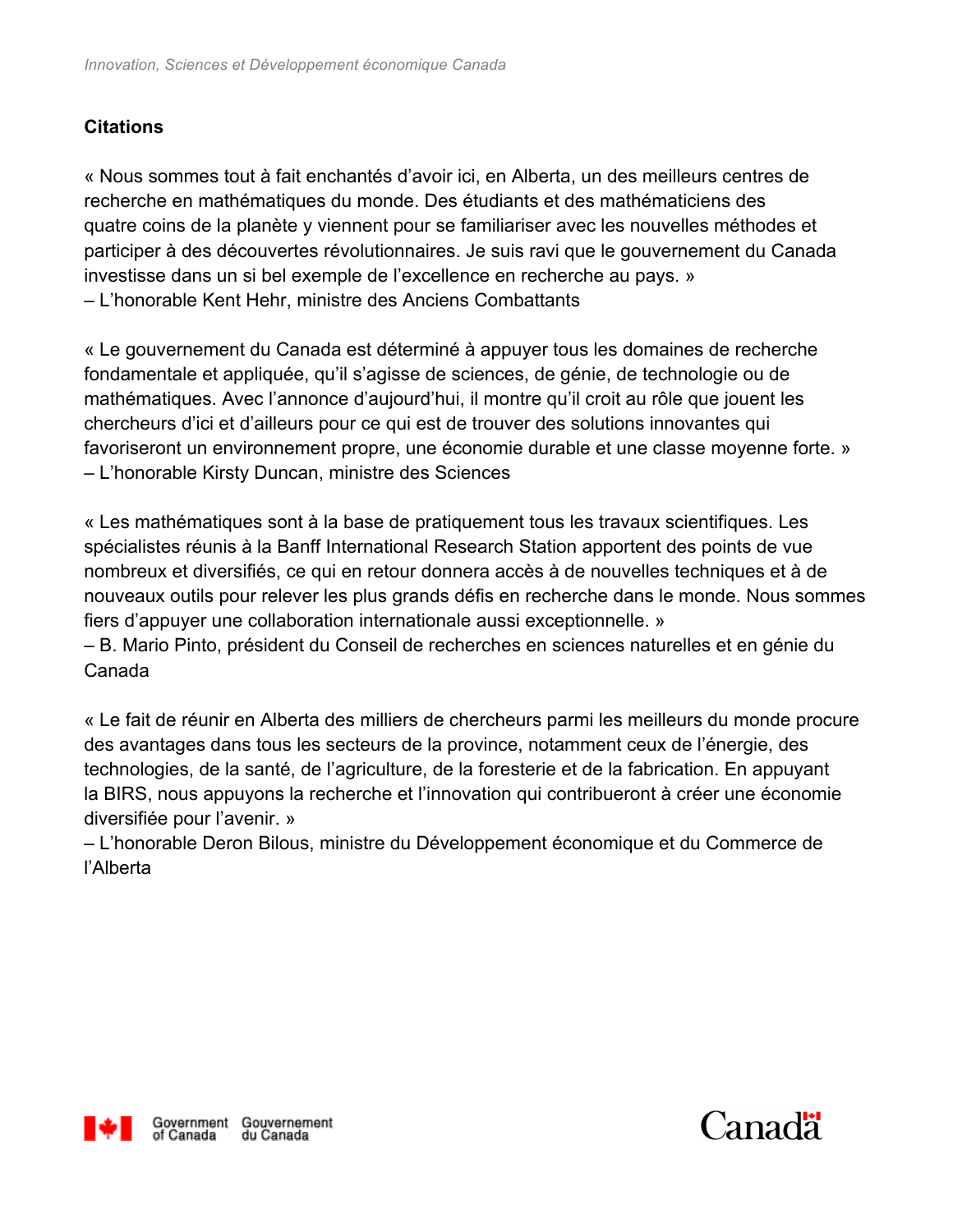« C'est avec beaucoup d'enthousiasme que la Division des sciences mathématiques de la National Science Foundation des États-Unis poursuit sa collaboration fructueuse avec ses estimés partenaires nord-américains. Cette collaboration est unique en ce qu'elle vise à réunir des scientifiques travaillant en mathématiques, à favoriser la coopération et à avancer les travaux sur certains des problèmes mathématiques et scientifiques les plus épineux. Ce partenariat est précieux et nous sommes fiers de continuer à y participer. » – Michael Vogelius, directeur, Division des sciences mathématiques, à la National Science Foundation des États-Unis

« Le renouvèlement de ce financement multinational sans précédent confirme l'importance et la vigueur de la recherche menée à la BIRS. Il s'agit d'une grande réussite pour cette collaboration nord-américaine à la fois remarquable et novatrice qui appuie la recherche en mathématiques dans le monde et ses applications dans les sciences, la technologie et la société. »

– Doug Mitchell, président du conseil d'administration de la Banff International Research **Station** 

« L'association de nos meilleurs chercheurs à la BIRS a donné un essor considérable au milieu des mathématiques du Mexique. Le partenariat entre la BIRS et la Maison des mathématiques d'Oaxaca, qui inclut l'Institut de mathématiques de l'Université autonome nationale du Mexique et le Centre de recherche en mathématiques du CONACYT, représente un programme d'enseignement et de recherche scientifique mixte unique dans l'espace de l'ALENA. Nous espérons l'étendre aux autres sciences. »

– Enrique Cabrero Mendoza, directeur du Conseil national des sciences et de la technologie du Mexique (CONACYT)

## **Les faits en bref**

- Le montant total du financement provenant des partenaires se répartit comme suit :
	- o 3 405 000 \$ du Conseil de recherches en sciences naturelles et en génie du Canada;
	- o 4 042 918 \$ du gouvernement de l'Alberta (ministère du Développement économique et du Commerce);
	- $\circ$  5 086 000 \$ (3 865 000 \$ US) de la National Science Foundation des États-Unis;
	- o 250 000 \$ du Conseil national des sciences et de la technologie du Mexique, montant qui s'ajoute à l'investissement déjà annoncé de 43 millions de pesos dans la Maison des mathématiques d'Oaxaca, au Mexique, qui est affiliée à la BIRS;



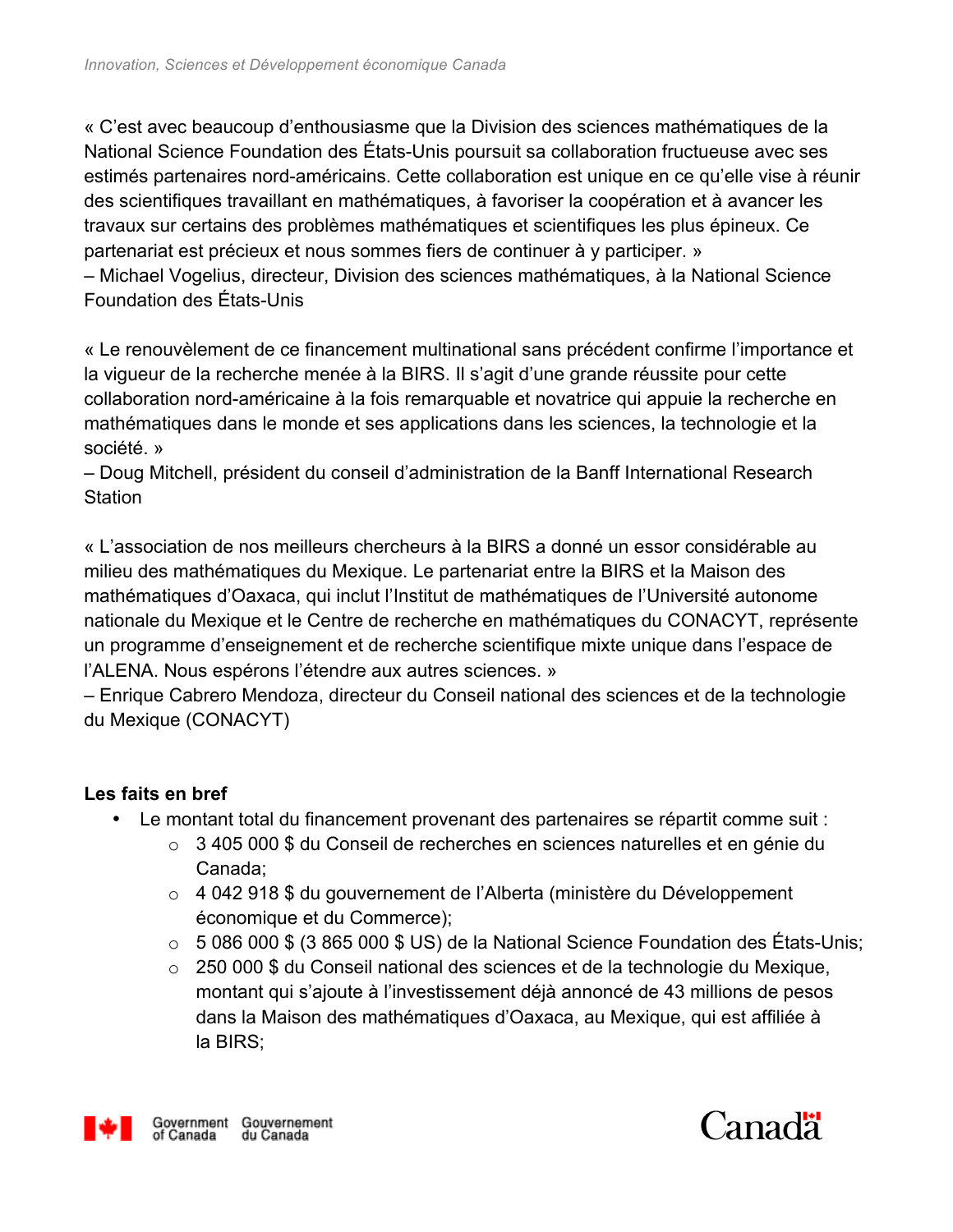- o en plus du financement annoncé aujourd'hui, la BIRS reçoit un appui en espèces de 400 000 \$ de la University of British Columbia ainsi qu'un appui en nature considérable de la University of Alberta et de la University of Calgary.
- Les fonds accordés par le CRSNG proviennent du budget du Programme d'appui aux ressources thématiques et collaboratives en mathématiques et en statistique.
- En invitant des spécialistes d'autres disciplines que les mathématiques par exemple des chercheurs dans le domaine des technologies de l'énergie propre, de la fabrication de pointe, de la santé et du mieux-être social – à participer aux discussions, on est en mesure de tirer parti des connaissances en mathématiques les plus récentes pour trouver des solutions à un large éventail de problèmes concrets.

## **Produit connexe**

Information sur le Programme d'appui aux ressources thématiques et collaboratives en mathématiques et en statistique

### **Liens connexes**

- Tableau de bord interactif du CRSNG
- Plan stratégique de 2020 du CRSNG

Suivre la ministre Duncan dans les médias sociaux Twitter : @MindesSciences Instagram : mindessciences

Suivre le CRSNG dans les médias sociaux Twitter : @CRSNG\_NSERC

- 30 -

**Renseignements** Stefanie Power Attachée de presse Cabinet de la ministre des Sciences Tél. : 343-291-2600